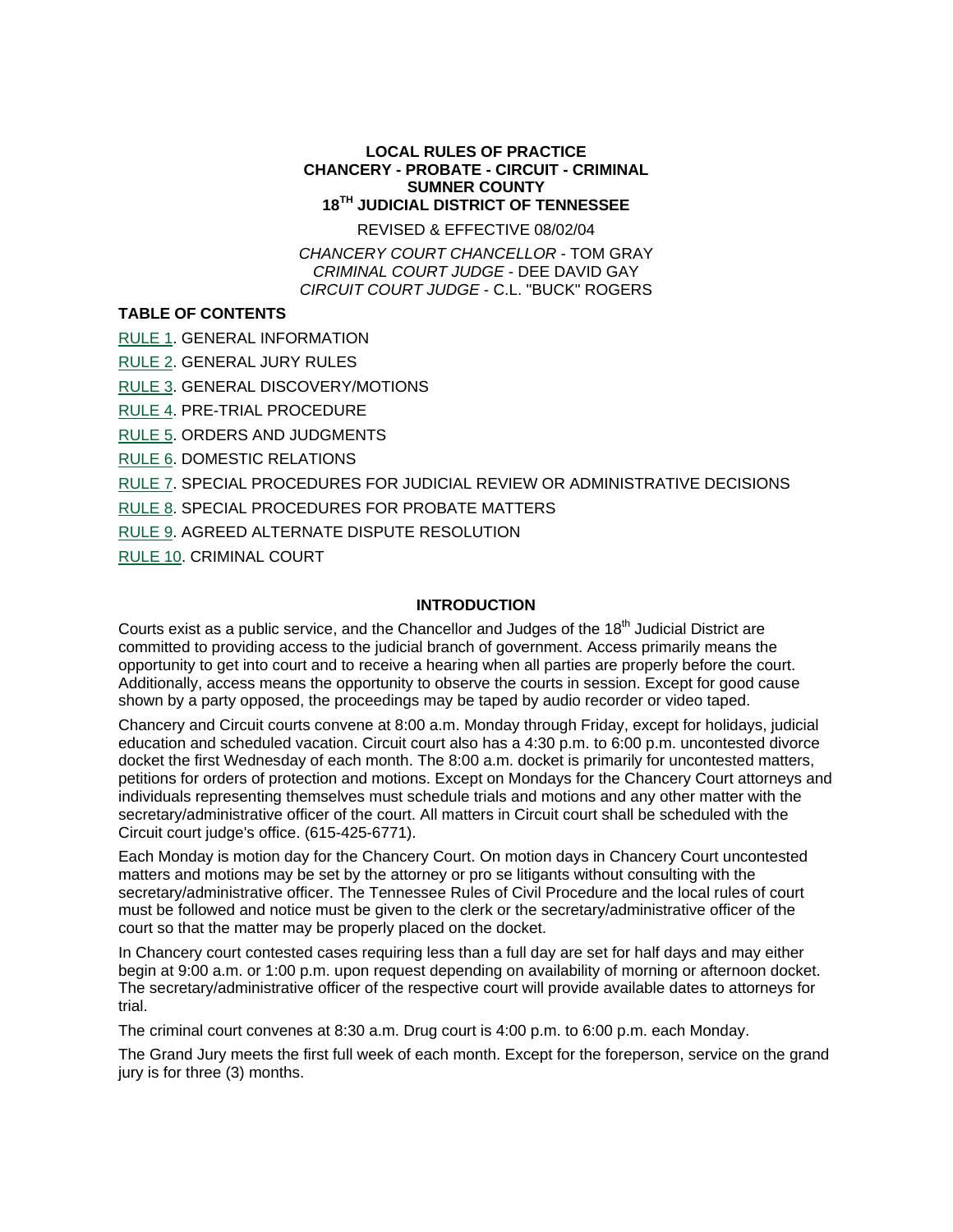Prospective jurors for Petit Juries are summoned monthly to appear on the last Wednesday of the month for orientation and to be sworn. Petit jury service is for one (1) month.

The Chancellor, Judges, Clerks and other staff desire to serve you courteously and efficiently. Court clerks and staff are not allowed to give legal advice, recommend specific action, interpret legal terminology or encourage or discourage litigation. The Chancellor and Judges are prohibited from having ex parte (only from one side) communication or commenting on a pending case.

Local Rules of Court for the 18<sup>th</sup> Judicial District (Sumner County, Tennessee) follow.

We value your comments concerning the Local Rules, service of court staff, the Chancellor and Judges. Please place comments in writing; it is optional as to whether you wish to give your name.

## **LOCAL RULES OF PRACTICE SUMNER COUNTY CIRCUIT - CRIMINAL - CHANCERY RULE 1 GENERAL RULES**

**1.01 FORMER RULES ABROGATED** - All former rules of local practice except as readopted herein are abrogated.

**1.02 APPLICABILITY** - Each rule is applicable in the Chancery, Circuit and Criminal Courts unless otherwise indicated by a particular rule. When a rule's applicability is designated to apply to a particular type of case, it is applicable to all cases of that type regardless of which court is hearing the case.

**1.03 PURPOSE OF RULES**- These rules shall be construed to secure simplicity in procedure, fairness in administration, and the elimination of unjustifiable expense and delay. In event of conflict, the TRCiv P shall control.

**1.04 SUSPENSION OF RULES** - Whenever the Court determines that justice requires it, it may suspend any of these rules.

**1.05 CITATION** -These rules may be cited as "Local Rules of Practice, 18 th Judicial District."

**1.06 WITHDRAWAL OF ATTORNEY** - No attorney shall be allowed to withdraw except for good cause shown and by leave of Court upon written motion and after giving five (5) days written notice to all parties at their last known address of residence or employment, and the attorney may not withdraw as surety for cost until new surety has been entered. New counsel of record shall provide new surety for cost or they shall be considered as additional surety for cost in the case.

**1.07 NO APPEARANCE ENTERED; COPIES OF PLEADINGS** - If a party does not have counsel of record, copies of the pleadings filed shall be furnished to the party. If a party does not have counsel of record, that fact shall be called to the attention of the Court before any action is taken on any matter.

**1.08 SETTING ATTORNEY FEES** - For the Court to set attorney fees, the attorney shall file an affidavit of time spent, any unusual circumstances, a suggestion of the amount of a proper fee, and any other information deemed necessary.

**1.09 CONTACTING JUDGE** - Attorneys and parties to a pending action shall not contact the Judge before whom the matter is pending except as allowed by law for ex-parte matters.

**1.10 INDIGENCY** - Any person seeking indigent status shall complete a form furnished by the Clerk and shall make oath to its contents. A Judge shall determine whether or not the party is indigent.

**1.11 CUSTODY OF RECORDS** - All papers and records of the circuit and criminal Courts shall be in the custody of the circuit court clerk; all papers and records of the Chancery Court shall be in the custody of the clerk and master.

**1.12 FILING WITH THE CLERK** - All papers, including pleadings, motions, briefs, and proposed judgments and orders, shall be filed with or submitted to the appropriate Clerk. Papers shall not be mailed to or left with the Judge or Chancellor.

**1.13 CERTIFICATE OF SERVICE** - All papers filed shall contain a certificate of service showing the date of mailing or delivery, the name of the person or persons mailed or delivered to, and the signature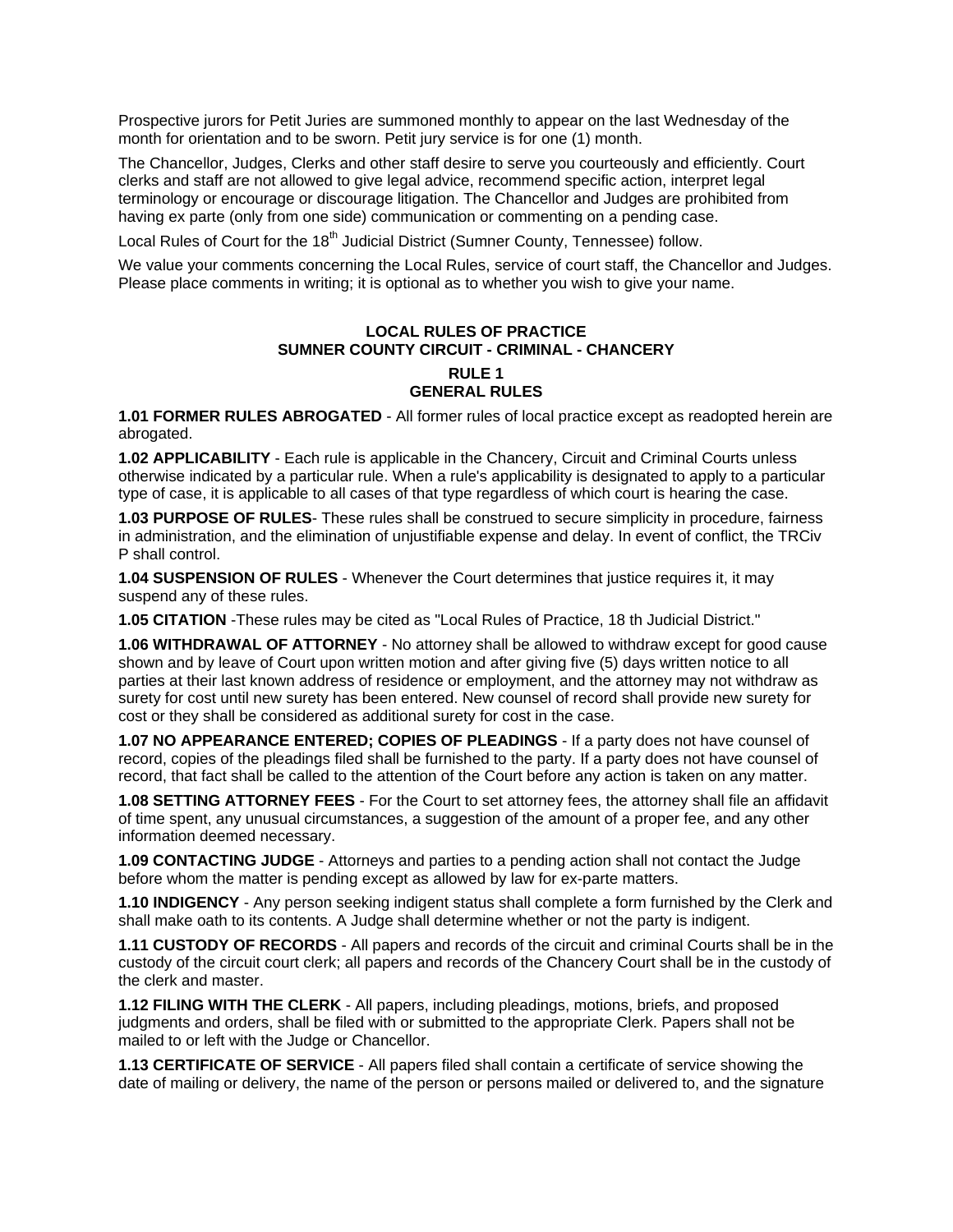of the attorney or party pro se. The Clerk shall not file any document without a certificate of service or signature of all counsel.

**1.14 FILING** - All pleadings, orders, briefs, and other papers filed for consideration by the Court shall be personally signed by the pro-se party or the attorney of record and shall show the style and docket number of the case, the general nature of the paper filed, the name, address, telephone number of the attorney or person filing the document, and the filing attorney's Tennessee Supreme Court Registration Number.

**1.15 ADDRESS OF LOSING PARTY** - Each final judgment shall contain thereon the last known address of each person against whom judgment is rendered.

## **1.16 AWARD OF EXPENSES** -

(1) If any case is settled, the attorneys shall notify the Clerk of such settlement immediately and it is the attorneys' responsibility to notify witnesses to prevent their unnecessary appearance, and upon failure to do so, the Court may award compensation to said witnesses for lost income and/or travel expenses and tax the same as costs to the party or attorney failing to notify.

(2) In the event of settlement of a jury trial on the beginning day or any subsequent day of the jury trial, the court may, in its discretion, assess against any party as part of the costs the jury expense, if said settlement is found to have been delayed by unreasonable conduct of any party or their attorney.

1.17 COURT APPROVAL OF SETTLEMENTS - All settlement approval petitions, including workers' compensation and minors shall be filed with the Clerk before being presented to the Judge. In the event a minor or incompetent person is not represented by counsel, the Court may require that a guardian ad litem be appointed and the fee of said guardian ad litem may be taxed as part of the costs.

# **1.18 METHOD OF SETTING** -

(a) The secretary/administrative officer for the Circuit Judge or the Chancellor shall be contacted to schedule trial dates for all matters, jury and non-jury. An order shall be filed by the communicating attorney within five (5) days of obtaining a trial date and served on all parties. Failure to file the order setting within the time required may result in loss of the trial date.

(b) Cases appealed from General Sessions and City Courts with no jury demand - Clerk's notice will be sent that an appeal has been filed. Contact with the Circuit Court Judge's office within 45 days of your written notice the appeal has been taken shall be made to set the matter for trial by agreed date or motion to set. Failure to contact and set shall result in notice and hearing for possible TRCivP 41 dismissal.

### **1.19 CONTINUANCES** -

(a) Jury or non-jury cases shall not be continued by agreement and shall be continued only by permission of the Court. Cases shall not be continued except for good cause which shall be brought to the attention of the Court as soon as practicable before the trial date.

(b) If a case includes a trial management conference/scheduling order, failure to have completed discovery, unavailability of counsel on the trial date, inability to take a deposition or failure to have completed any other trial preparation shall not be grounds for a continuance absent exceptional circumstances.

**1.20 AWARD OF FEES AND EXPENSES** - In cases continued, the Court may award expenses and attorney's fees, including compensation to witnesses for lost income and/or travel expenses, and tax the same as Court costs.

**1.21 CLERK'S DUTY UPON ISSUING OF SUBPOENA** - When a subpoena is issued, the Clerk shall:

(a) place the file copy of the subpoena in the file of the case immediately;

(b) deliver the service copy and original to the Sheriff or other authorized person for service.

In the event a case is continued, the Clerk is not responsible for re-issuing the subpoenas unless instructed to do so by the attorney in writing.

**1.22 TIME FOR ISSUING SUBPOENA** - Subpoenas for in county witness shall be issued no later than ten (10) days before the date of trial. If the witness resides out of county, the subpoena shall be issued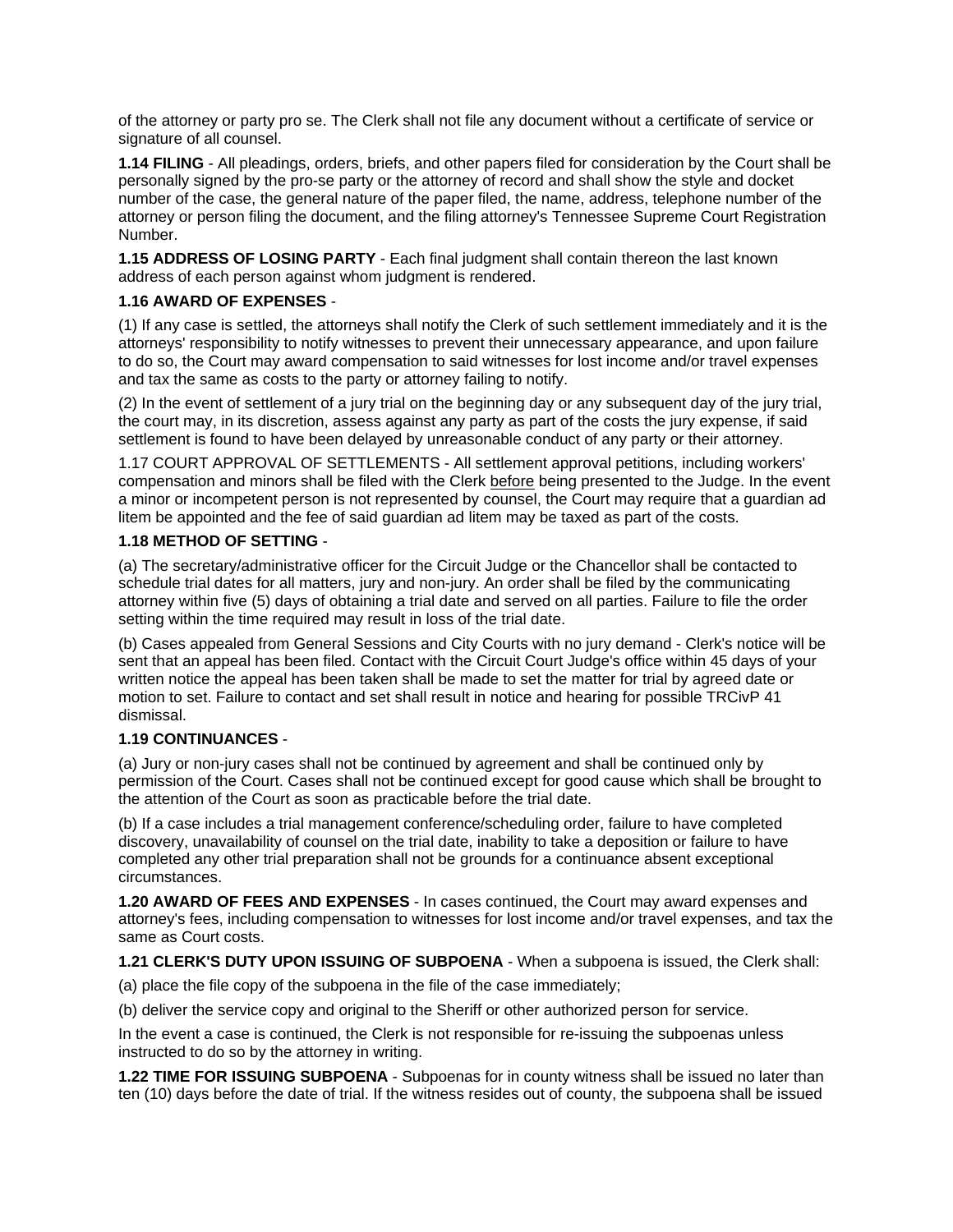no later than fifteen (15) days before the date of trial. If this rule is not complied with, the failure of a witness to appear in Court shall not be considered as grounds for a continuance.

**1.23 CUSTODY OF THE CLERK** - All trial exhibits shall be accounted for and placed in the custody of the Clerk unless otherwise directed by the Court.

**1.24 DISPOSITION OF EXHIBITS** -After final determination of any case, the parties shall have thirty (30) days within which to withdraw exhibits. The Clerk may destroy or dispose of exhibits, including depositions, not so withdrawn.

**1.25 CONSOLIDATION OF CASES** - In instances of duplicate filing, such cases shall be consolidated in the Court in which the case was first filed in absence of important reason to the contrary.

**1.26 FUNDS PAID INTO COURT** - Funds paid into Court shall not be placed in interest bearing accounts and shall not be invested for a party's benefit, unless the Order depositing or directing payment to the Court Clerk specifies otherwise. All court deposits and payments shall include the social security number of the payee.

### **RULE 2 GENERAL JURY RULES**

**2.01 PROCEDURE** - In any civil case in which a jury is demanded, the words "JURY DEMAND" shall be typewritten in capital letters on the first page of the pleading.

**2.02 NUMBER OF JURORS** - In all civil cases, the jury shall consist of twelve (12) persons unless the parties agree to a number less than twelve (12). Before a verdict is returned, the parties may agree to a less than unanimous verdict.

### **2.03 CONTACTING JURORS** -

(1) No attorney in any jury trial, nor any of his or her staff, shall converse with the jurors regarding the outcome of a case until AFTER THE ENTIRE JURY PANEL IS DISCHARGED AT THE END OF THE MONTH.

(2) Before the trial of a case, a lawyer connected therewith should not communicate with or cause another to communicate with anyone the lawyer knows to be a member of the venire from which the jury shall be selected for the trial of the case.

(3) During the trial of a case, a lawyer connected therewith shall not communicate with or cause another to communicate with any member of the jury

### **RULE 3 GENERAL DISCOVERY/MOTIONS**

**3.01 FILING REQUIRED ONLY FOR USE BY COURT** - Discovery material shall not be filed with the Clerk unless considered by the Court for any purpose. Any such filing shall be at least five (5) business days prior to hearing or trial and notice of filing shall be given to opposing counsel.

**3.02 SUPPLEMENTATION OF DISCOVERY RESPONSES** - A party under a duty to supplement a discovery response according to TRCivP 26.05 shall do so seasonable and at least five (5) days before trial to the end that no evidence within the scope of interrogatories or depositions or production of documents or things shall be offered at trial absent agreement of the parties when a duty to supplement has not been fulfilled. Sanctions shall be as provided by the TRCiP or statute.

**3.03 GOOD FAITH DISCOVERY CONFERENCE** - The Court shall not rule on any motions regarding discovery, unless counsel shall assert to the Court at the time of filing of the motion a statement certifying that counsel has conferred with counsel for the opposing party in a good faith effort to resolve by agreement the issues raised and that counsel has not been able to do so.

# **3.04 MOTIONS REGARDING DISCOVERY** -

(1) Either (a) quote verbatim the interrogatory, request or question and any objection or response thereto, or (b) be accompanied by a copy of the interrogatory, request, or excerpt of a deposition which shows the question and objection or response;

(2) State the reason(s) supporting the motion; and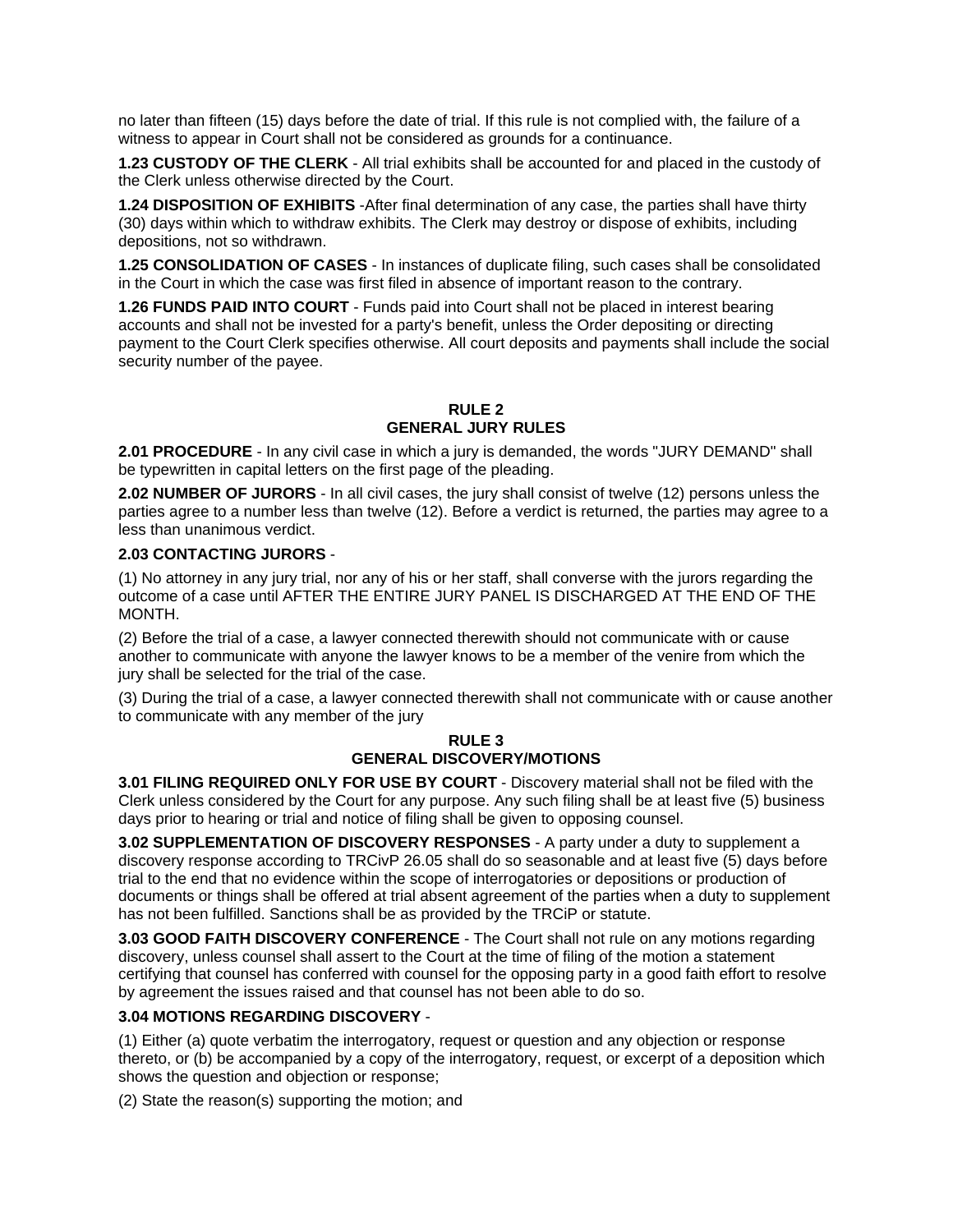(3) Be accompanied by the statement required by Local Rule 3.03.

**3.05 TIME FOR FILING AND HEARING PRE-TRIAL MOTIONS** - The secretary/administrative officer for the Circuit Court Judge and the Chancellor shall schedule hearings for motions at such times as designated by the Judges.

**3.06 STRIKING OR POSTPONEMENT OF MOTIONS** - Any party or counsel striking a motion shall file an order reflecting such action within five (5) days of the action taken. Any rescheduling of a motion set for hearing shall be by agreement or court approval with an order filed within five (5) days of the action taken.

# **RULE 4 PRE-TRIAL PROCEDURE**

**4.01 TRIAL MANAGEMENT CONFERENCE/SCHEDULING ORDER** - In jury actions the attorneys and parties shall obtain and file a trial management/scheduling order, by agreement, within thirty (30) days of all answers being filed or ninety (90) days of service of process, whichever occurs first. The trial management/scheduling order shall specify the following:

(1) Interrogatories of all parties completed no later than:

(2) Parties, occurrence, fact witness depositions shall be completed by:

(3) Disclosure and deposition of experts: Plaintiff by:\_\_\_\_\_\_\_\_ Defendant by:\_\_\_\_\_\_

(4) Medical witness of Plaintiff shall be disclosed by \_\_\_\_\_\_\_\_\_ and depositions completed by: $\overline{\phantom{a}}$ 

(5) IME for Defendant completed and deposition taken by:

(6) A settlement conference shall be held prior to the Pre-Trial Conference if requested

by any party.

(7Pre-Trial Conference date: (Obtain from Court)

(8) Trial dates: (Obtain from Court)

A. Trial dates and pre-trial conference dates shall not be continued or changed by the parties without court approval, after motion and hearing. The parties may, by Agreed Order, modify all other schedules in the Trial Management Order.

B. All jury trials shall undergo a pre-trial conference and all other actions may undergo pre-trial conference in the court's discretion or upon motion of any party. TRCivP 16.03 shall govern the issues to be discussed at the Pre-Trial Conference.

In the event no agreed scheduling order is filed as required, the Court and/or any party may set for hearing a trial management conference.

**4.02 WORKERS' COMPENSATION ACTION** - In all workers' compensation actions each party shall file a trial memorandum no later than five (5) days prior to the trial date specifying all issues to be decided, and including the workers' comp rate, amount of medical expense, temporary total, and permanent disability claimed due with the basis for calculation, and all other items of damage and all defenses.

**4.03 REQUESTS FOR SPECIAL INSTRUCTIONS** - When counsel submits special jury instructions, copies shall be furnished to adversary counsel. When a request for jury instruction is made and the request is for a Tennessee Pattern Jury Instruction verbatim, the request shall be made by copy or writing in full and reference to "TPI (Civil) No. \_\_\_\_\_". If the request is for a modification of an existing instruction, the request shall identify the instruction to be modified by number and identify the deletion or addition. When a request for an instruction is made and there is no instruction on the subject in the Tennessee Pattern Jury Instructions, this fact must be stated in the request with the authority for requested instructions stated thereon.

**4.04 SPECIAL VERDICTS** - Requests for special verdicts or written interrogatories made pursuant to Rule 49 TRCivP shall be made at the pre-trial conference and shall be accompanied by proposed verdict forms, written interrogatories, and proposed instructions.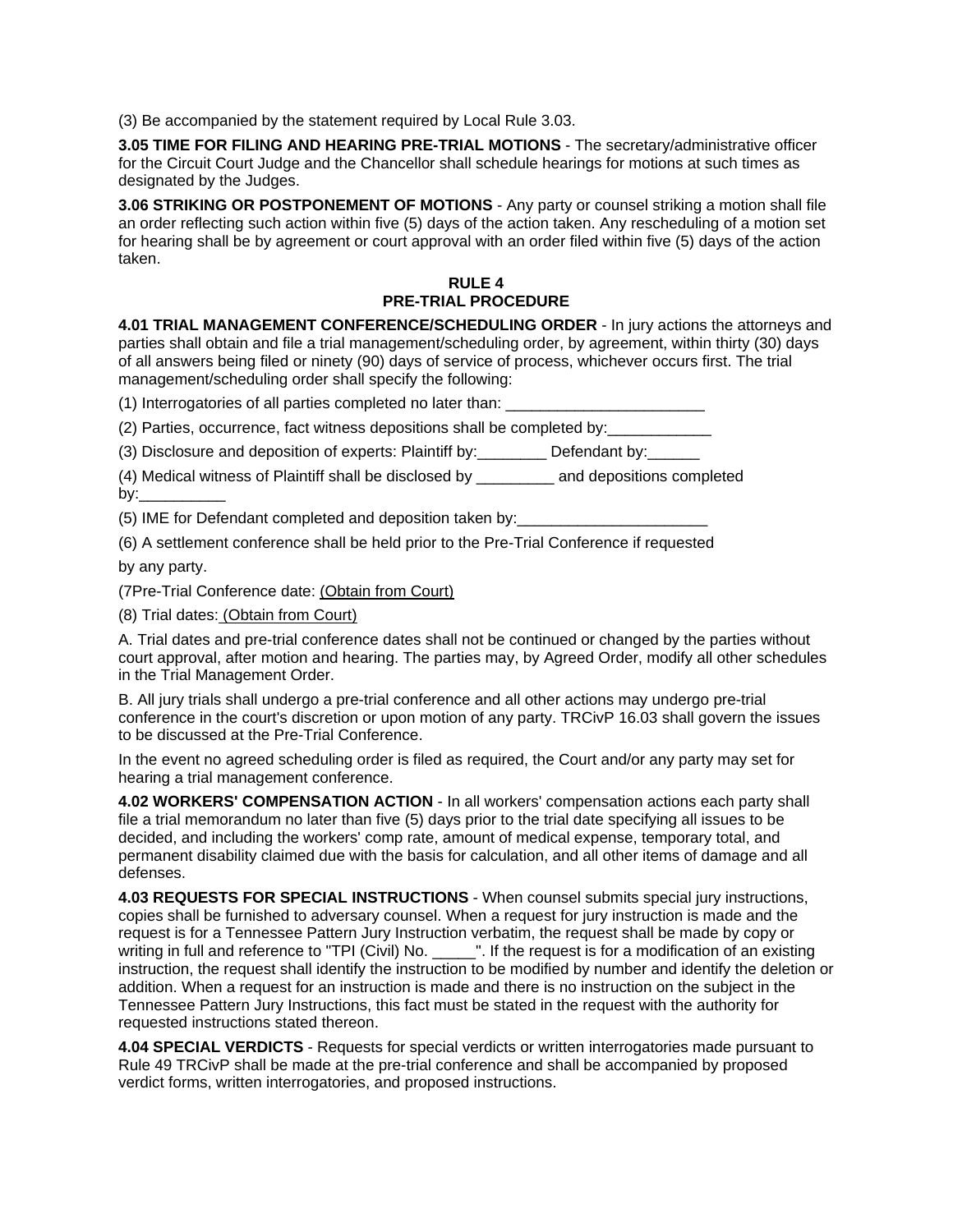# **RULE 5 ORDERS AND JUDGMENTS**

**5.01 PREPARATION AND SUBMISSION OF ORDERS AND JUDGMENTS** - In all civil cases, unless otherwise directed, within five (5) days after any court decision, the attorney designated (or the pro se litigant) shall submit to the Clerk an order containing the ruling of the Court with a copy to the opposing party or counsel. In domestic relations matters, any final order shall contain the current addresses and social security numbers of all parties. Such orders shall be held by the Clerk for five (5) days to afford opposing counsel an opportunity to object. Absent written objection, upon presentation by the Clerk to the Judge, the order shall be entered. Agreed Orders shall be subject to the same five (5) day deadline to file. All orders shall contain the name of the judge presiding. Failure to file orders within the time specified herein may result in the court setting aside the action taken or other appropriate sanctions.

**5.02 DISAGREEMENTS OVER CONTENTS OF ORDERS AND JUDGMENTS** - If objections exist as to an order, the objecting party shall file in writing the objection, identifying the portion of the order objected to within the five-day period along with any supporting transcript or affidavit, and an order which would correct the perceived error. The Court shall determine the appropriate order or direct further proceedings to resolve the conflict.

**5.03 EXCEPTION TO THE MASTER'S REPORT** - An exception to a Master's report shall state specifically the grounds for the exception and shall state whether it is a fact question or legal question, and said exception shall:

(a) be supported by affidavits if said exception is upon a fact question;

(b) be supported by briefs if the question excepted to is a question of law;

(c) all exceptions must be filed within ten (10) days after the master's report is filed.

**5.04 COURT COST** - All final judgments shall provide for the taxing of Court costs. The Clerk shall refuse to enter any agreed final judgment or compromise and settlement until the Court costs are provided. Whenever it appears to the Clerk that a judgment has been satisfied but that Court costs have not been paid, the Clerk may apply to the Court for appropriate remedy and collection. The Clerk shall notify the parties of the application and the date and time it shall be considered by the Court.

**5.05 NON-MINUTE ENTRY ORDERS** - Orders not affecting the legal course of an action, such as trial management and pre-trial conference orders, orders assigning a case, setting a case for trial, or acting upon a request for a continuance, may be designated by the Clerk as non-minute entry orders. Such designated orders shall be placed in the file of the case but not spread upon the minutes of the Court.

### **5.06 PAYMENT AND SATISFACTION OF JUDGMENTS** -

(a) Funds paid to the Clerk by check shall not be disbursed until ten (10) banking days after the Clerk receives the check.

(b) Orders for disbursing funds, other than agreed orders, shall be final before the Clerk shall disburse the funds.

(c) Upon receipt of payment in satisfaction of a judgment, paid direct to the counsel or the parties, the party or their counsel shall satisfy the docket by certifying the receipt of the judgment on the Rule and Execution docket in the Clerk's office.

# **RULE 6 DOMESTIC RELATIONS**

### **6.01 UNCONTESTED DIVORCE CASES** -

(a) In a divorce case set for default hearing, the attorney for Plaintiff shall at least ten (10) days before the hearing give written notice to the Defendant at the last known address, by mail, moving that default be granted on said date, with a copy filed with the Clerk.

(b) In a divorce case based on Irreconcilable Differences, the attorney for the Plaintiff shall notify the Defendant at least five (5) days in advance of the hearing for the divorce. Cases shall be set by consultation with the secretary/administrative officer to the Circuit Court Judge or Chancellor.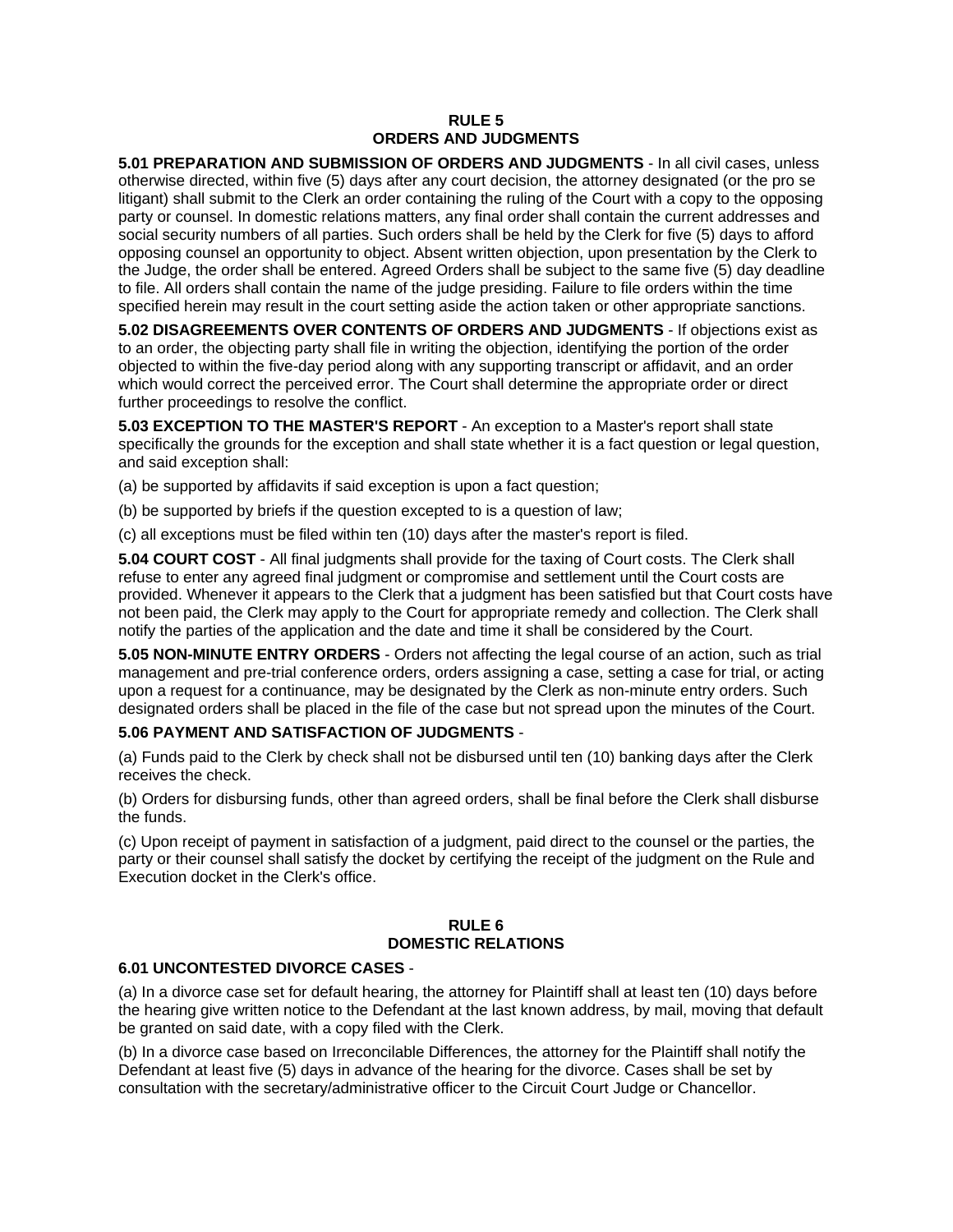In Circuit Court, Irreconcilable Differences, Court appearance may be waived by agreement of the parties in their MDA. The following shall be necessary:

1. The attorney shall file Complaint, Marital Dissolution Agreement and if applicable, Permanent Parenting Plan with worksheets with the filing fee with the Circuit Court Clerk's Office.

2. After the required 60 or 90 day period, as the case may be, deliver the Final Order with a letter requesting Judges signature to the Judge's Administrative Assistant. A signed copy of the Order will be returned to you if addressed and postage paid envelope also delivered.

3. Court appearance shall be mandatory in the event of any request for child support deviation up or down or zero.

4. An attorney or party may still request from the Administrative Assistant a court appearance, date and time if desired.

[updated 6/26/2009]

**6.02 CONTESTED DIVORCE CASES AND ALIMONY AND SUPPORT HEARINGS** - In all contested divorce cases the attorney for each party shall file a Trial Memorandum with the Court with a copy to opposing counsel seventy-two (72) hours prior to the divorce trial. The Trial Memorandum shall contain the following documentation:

- 1. The party's grounds for divorce, if any;
- 2. The party's separate property;
- 3. The property of the marital estate and assigned values;
- 4. Proposed division of the marital estate;
- 5. Marital debts;

6. Income and expense statements and amount of child support and/or alimony requested.

Failure to comply with this Rule may result in sanctions.

### **6.03 PENDENTE LITE HEARINGS/PARENTING PLANS** -

1. All temporary support matters shall be heard upon the filing of a Motion by either party containing a hearing date.

2. With the filing of the Motion or five (5) days before the hearing, the movant shall file with the Court and furnish to opposing counsel, or the opposing pro-se party, the following:

(a) A copy of the previous year's tax return.

(b) A copy of all of the documents that reflect all of the income received from whatever source from January 1 of the year of the hearing to the date of the hearing.

(c) A financial affidavit setting forth that party's necessary monthly expenses from the date of the affidavit to the date of the trial and total gross and net monthly or weekly income from all sources.

3. The opposing counsel or party shall then furnish to movant no later than two (2) business days prior to the date of the hearing all of the information in Section 6.03, subsection 2. Duplicate filing of documentary information is unnecessary.

4. The failure to file the information required by the preceding rule, without just cause, shall create a presumption in favor of the other party's request.

5. Any temporary support ordered by the Court shall be effective the date that the motion for support was heard unless otherwise ordered.

6. In all cases involving a minor child(ren), a "Temporary Parenting Plan" shall be required with the filing of a Complaint for Divorce, either agreed or proposed. In the event the Temporary Parenting Plan is proposed, the Plaintiff shall file a proposed plan with the Complaint and shall cause notice of hearing to issue with the Complaint setting a date and time for court hearing on the Temporary Parenting Plan within 15 days of filing the Complaint for Divorce. The Defendant shall submit a proposed Temporary Parenting Plan no later than 2 business days prior to the hearing on a proposed Temporary Parenting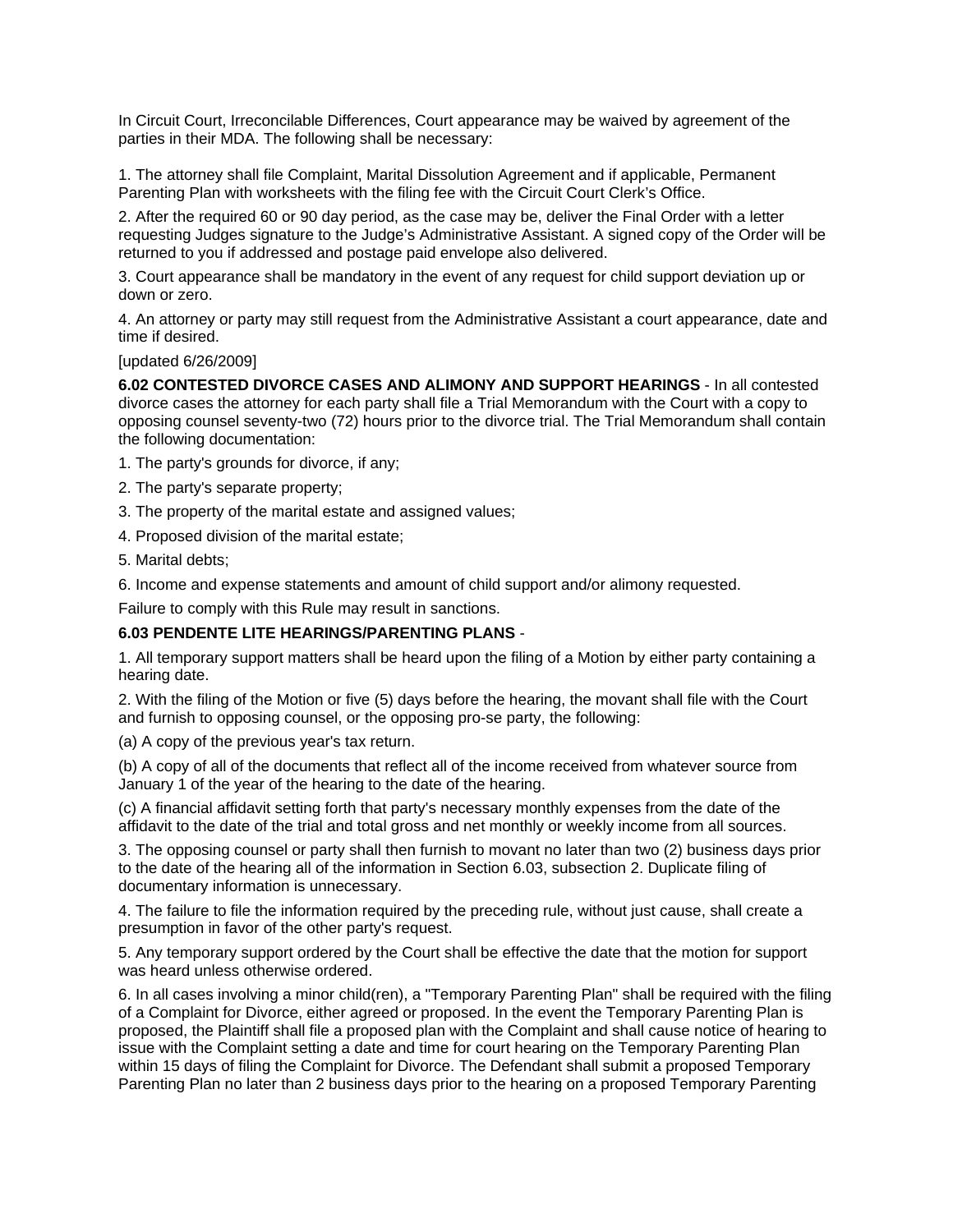Plan. All temporary parenting plans shall substantially comply with the form approved by the Circuit and Chancery Court, available at the respective Clerk's office.

7. In all cases involving a minor child(ren), a "Permanent Parenting Plan" shall be submitted. An agreed permanent parenting plan shall be submitted at the time of final disposition of all uncontested divorce actions. A proposed permanent parenting plan shall be submitted to the court by each party, with copy to all parties, no later than 45 days prior to final hearing of contested divorce actions. All permanent parenting plans shall substantially comply with the form approved by the Circuit/Chancery Court, available at the respective Clerk's office.

8. By Order and T.C.A. 36-6-408, all divorcing parents with minor children are required to complete a parent educational seminar. All parties and counsel for each party shall be responsible for filing the certificate of completion of any such parent education seminar prior to final disposition. The requirement of attendance at such a seminar may be waived upon motion by either party and agreement of the Court upon showing of good cause for such relief.

**6.04 MODIFICATION OF ACTION** - Any party seeking to modify any existing order affecting minor children, except solely for child support, shall file a proposed modified permanent parenting plan.

**6.05 RECONCILIATION ORDERS** - When a divorce has been removed from the active docket due to the parties having filed a reconciliation order, then after a period of six (6) months from date of the reconciliation order, the case shall be dismissed by the Court unless a party requests otherwise by motion for extension or vacating.

#### **RULE 7 SPECIAL PROCEDURES FOR JUDICIAL REVIEW OR ADMINISTRATIVE DECISIONS**

**7.01 BRIEFS** - Briefs shall be filed in all cases heard by the Court upon the record from an administrative tribunal or agency. The petitioner-appellant shall file and serve a brief within thirty (30) days after the record is filed. The defendant-appellee must file and serve a brief within thirty (30) days after service of the brief of the petitioner-appellant. Reply briefs may be filed at the option of a party, and if filed, must be filed and served within fourteen (14) days after service of the preceding brief. Upon motion of a party or upon its own motion, the Court may enlarge or shorten the time for filing briefs.

## **RULE 8 SPECIAL PROCEDURES FOR PROBATE MATTERS**

**8.01 SESSIONS AND COURTROOM PROCEDURE** - Complaints (Petitions) to probate shall be heard each Tuesday from 8:00 a.m. until noon. Appointments are to be made with the Clerk and Master. Other hearings shall be set at a certain time and day by the Clerk and Master.

**8.02 NOTICE** - Advance notice of seventy-two (72) hours of the hearing on petition to probate an intestate estate shall be given to surviving spouse, child(ren) of the deceased, child(ren) of a deceased child of the intestate, and if no surviving spouse, or child(ren) or child(ren) of a deceased child, notice shall be given to surviving parent(s) and surviving brothers and sisters.

### **8.03 PETITIONS** - Petitions to probate shall:

(a) Be styled "IN THE CHANCERY PROBATE COURT FOR SUMNER COUNTY, TENNESSEE AT GALLATIN".

(b) State whether the deceased died testate or intestate.

(c) Contain a copy of the Will or Codicil to be probated if deceased died testate.

(d) State the date of death, the age of the deceased, the county of residence at the time of death.

(e) State the name and address of the petitioner(s).

(f) State the approximate value of the gross estate.

(g) State the approximate value of personal property to be administered for the setting of bond if one is required.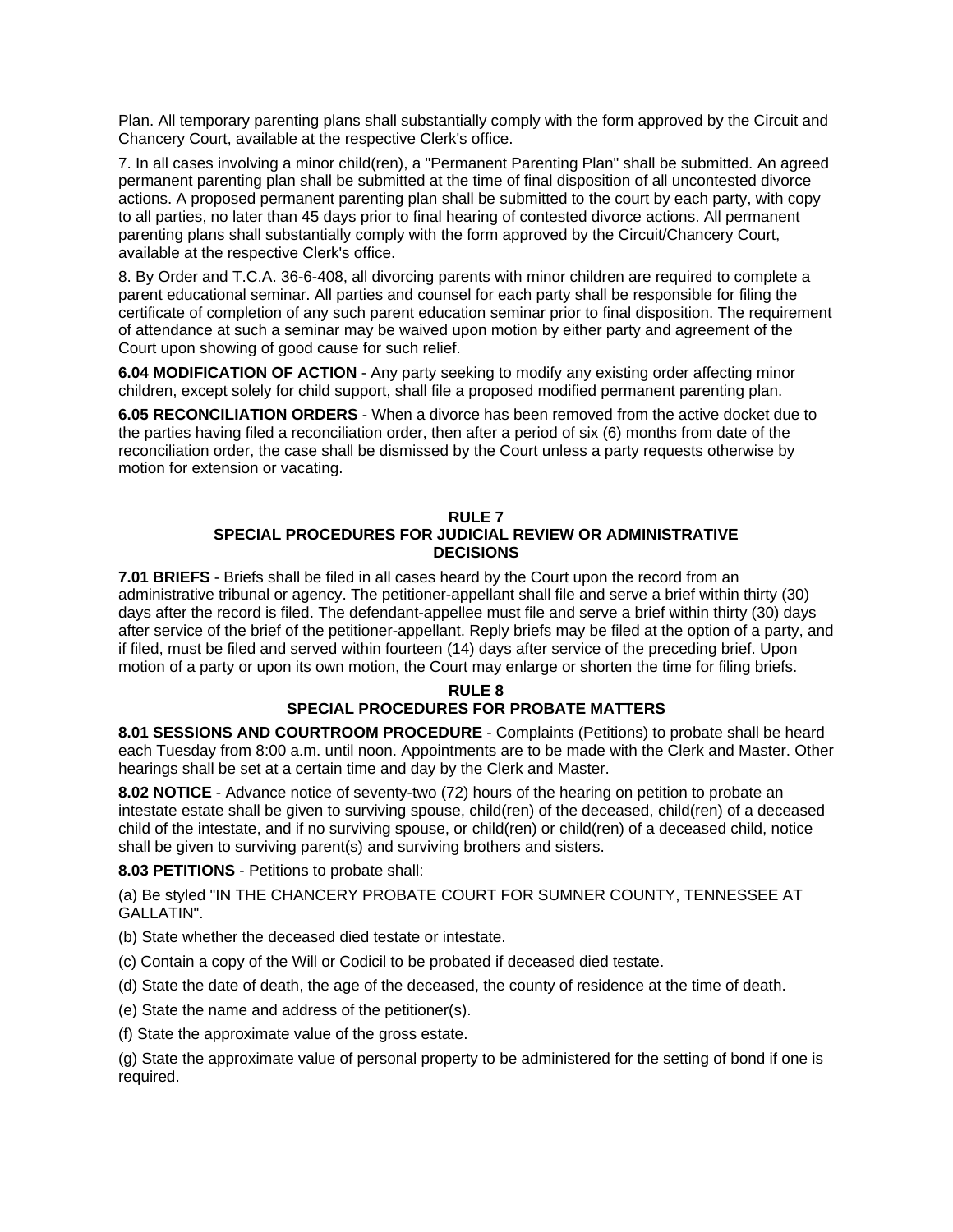# **8.04 CLOSING ESTATE OF DECEASED PERSON ON PETITION AND ORDER IN LIEU OF FINAL**

**SETTLEMENT** - An estate may be closed upon the sworn petition of the personal representative and order in lieu of a final settlement if:

(a) The time for filing claims with the Clerk has expired;

(b) No beneficiary is under disability;

(c) Written evidence of satisfaction and release of all claims filed is attached to the petition, or filed in the Clerk's office;

(d) Every beneficiary has received his or her full share of the estate and has either joined in the petition or signed a sworn receipt in which the beneficiary waives notice of and the filing of a final settlement, which receipt is attached to the petition;

(e) A certificate, unless waived by court order, from the Commissioner of Revenue showing full payment of estate taxes or non-taxability of the estate is attached to the petition;

(f) A proper sworn statement attached to the petition stating that no part of the estate escheats under the laws of Tennessee.

**8.05 FEES FOR PERSONAL REPRESENTATIVES AND ATTORNEYS** - The Court shall set the fees of personal representative and attorney of a decedent's estate upon written, motion filed by the personal representative. Fees shall be awarded upon time expended or as directed by the will. Fees shall not be set upon a percentage of the estate. Expenses shall be reimbursed and mileage paid at the rate established by Internal Revenue Service rules. A motion for fees shall be supported by affidavit showing date of task and time, and the motion shall include:

(a) Certification that a copy of the motion has been mailed to persons entitled to notice with a statement of the time and day the motion shall be heard;

(b) A statement that all appropriate inventories have been filed or a statement of the value of the probate estate.

(c) The amounts requested.

### **RULE 9 AGREED ALTERNATE DISPUTE RESOLUTION**

**9.01 AGREEMENT** - In suits filed in Chancery, Circuit or Probate Court, the Court may order a special expedited proceeding if the following conditions are met:

(a) An agreed order is submitted which provides for an expedited proceeding pursuant to this rule. The agreed order shall serve as a certification that a written agreement has been entered into and signed by the parties and their counsel acknowledging that they understand that the case is being handled under this expedited format;

(b) The signed written agreement must state that the parties have agreed to an upper and lower limit to the monetary award that the plaintiff shall receive as damages if liability is stipulated or eventually determined by the Court. These amounts, however, shall not be disclosed to the Court.

(c) The signed written agreement evidences the parties intention that the decision shall be final (unless the right to appeal is specifically reserved); and

(d) The signed written agreement shall provide how court costs shall be allocated.

**9.02 PROCEDURE** - In the interest of saving the time and expense of a complete court proceeding, the special expedited proceeding shall be conducted as follows:

(a) The proceeding shall be held before the Judge who has agreed to hear the case (or by a special judge appointed by the regular judge and approved by counsel) without a jury. Expedited proceedings shall be set for hearing by agreement of counsel after consultation with the Clerk and Master for Chancery and Probate Court or the Clerk for Circuit Court.

(b) The parties shall voluntarily furnish to each other whatever items are requested that would be subject to discovery under the law.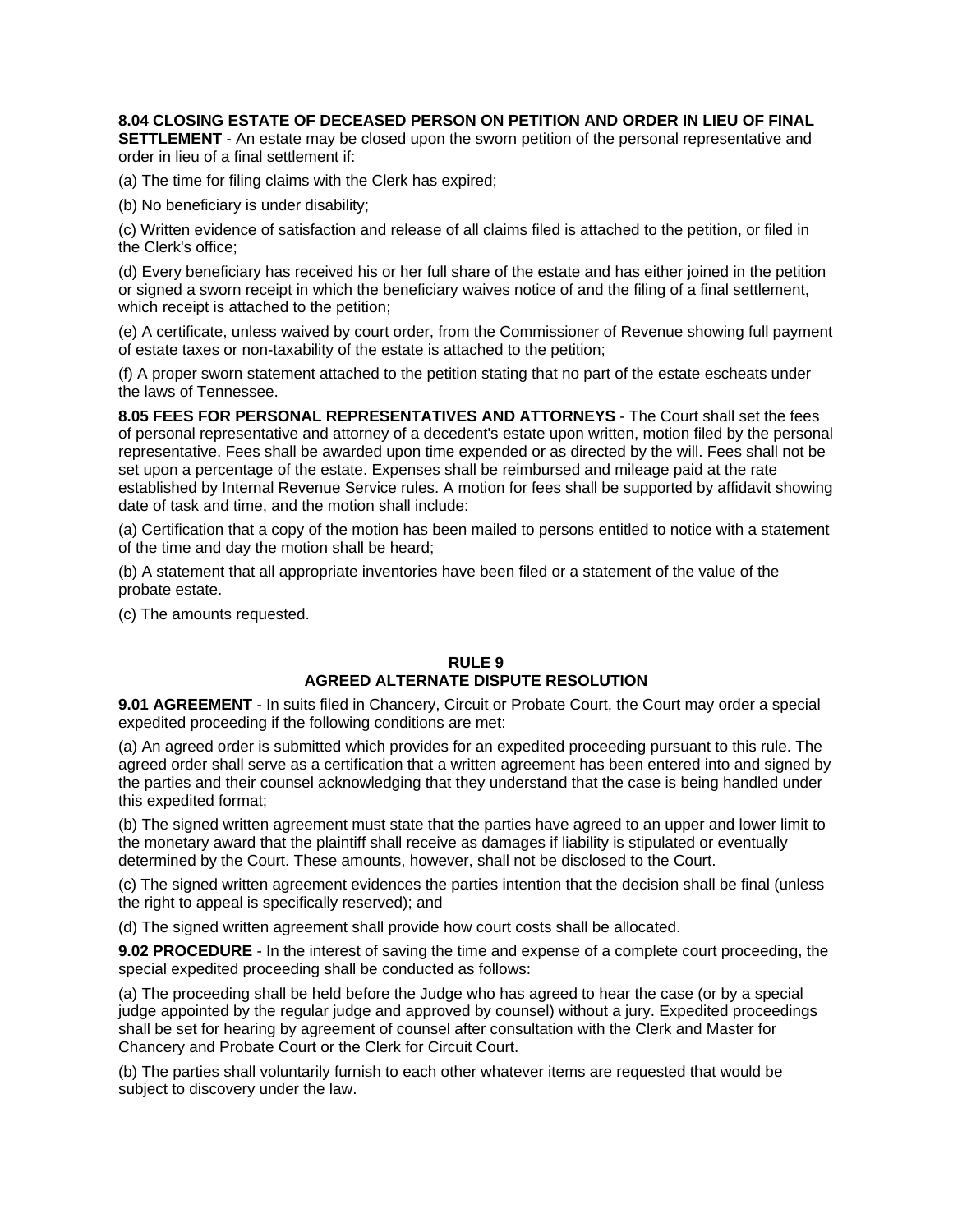(c) The parties shall appear with their attorneys at the date and time set by order of the Court.

(d) The plaintiff's attorney shall present his or her proof on the issues to be tried, including liability, and argue his or her rights to recovery, including amount of damages.

(e) The defendant's attorney shall present his or her proof and arguments in defense and then the plaintiff's attorney shall be allowed rebuttal.

(f) Proof as used in (d) and (e) above may include stipulations, exhibits, live testimony or whatever variations the parties may agree upon.

(g) The Judge shall deliberate and render a decision, which shall also include the amount of damages, if applicable.

(h) The decision shall become the final decision if the amount of damages awarded is between the upper and lower limits previously agreed upon.

(i) If the decision rendered exceeds the previously agreed upon upper limit, then the decision shall be modified so that the final decision includes damages equal to the agreed upon upper limit.

(j) If the decision rendered is less than the previously agreed upon lower limit, then the decision shall be modified so that the final decision includes damages equal to the agreed upon lower limit.

(k) An enforceable judgment shall be entered based upon the final decision.

(l) There shall be no appeal of the decision from the Trial Court unless the parties specifically agree to reserve this right.

(m) The final Order in the case shall reference and attach the Rule 9 Agreement as signed by the parties and their counsel.

### **SAMPLE**

### **RULE 20 AGREEMENT**

In consideration of saving the time and expense of a complete court proceeding, the parties and their counsel agree to a summary procedure, pursuant to Rule 9 of the Local Rules of Practice for Courts of Record of Sumner County, Tennessee as follows:

1. The proceeding shall be held before Judge \_\_\_\_\_\_\_\_\_\_\_, without a jury.

2. The parties shall voluntarily furnish to each other whatever items are requested that would be subject to discovery under the law.

3. The parties shall appear with their attorneys at the date and time set by order of the Court.

4. The plaintiff's attorney shall present his or her evidence on the issues to be tried and argue the plaintiff's right of recovery.

5. The defendant's attorney will then present his or her evidence followed by rebuttal by the plaintiff. Oral argument shall be allowed.

6. The Judge shall then deliberate and render a decision.

7. This decision will be final and an enforceable judgment shall be entered.

8. The parties have agreed that the plaintiff's recovery shall be between \$\_\_\_\_\_\_\_\_\_\_\_\_\_ as a low and as a high. The plaintiff's recovery shall be the stated low amount if the decision rendered is below that amount and the plaintiff's recovery shall be the stated high amount if the decision rendered is above that amount. Otherwise, the plaintiff will receive whatever decision is rendered between the high and the low.

9. There shall be no appeal of the decision from the Trial Court unless the parties specifically agree to reserve this right.

10. The court costs in this cause shall be paid 50% by the plaintiff and 50% by the defendant unless otherwise agreed to by the parties.

\_\_\_\_\_\_\_\_\_\_\_\_\_\_\_\_\_\_\_\_\_\_\_\_\_\_\_\_\_\_\_\_\_\_ \_\_\_\_\_\_\_\_\_\_\_\_\_\_\_\_\_\_\_\_\_\_\_\_\_\_\_\_\_\_\_\_\_

This the \_\_\_\_\_\_\_ day of \_\_\_\_\_\_\_\_\_\_\_\_\_, 20\_\_.

Plaintiff Defendant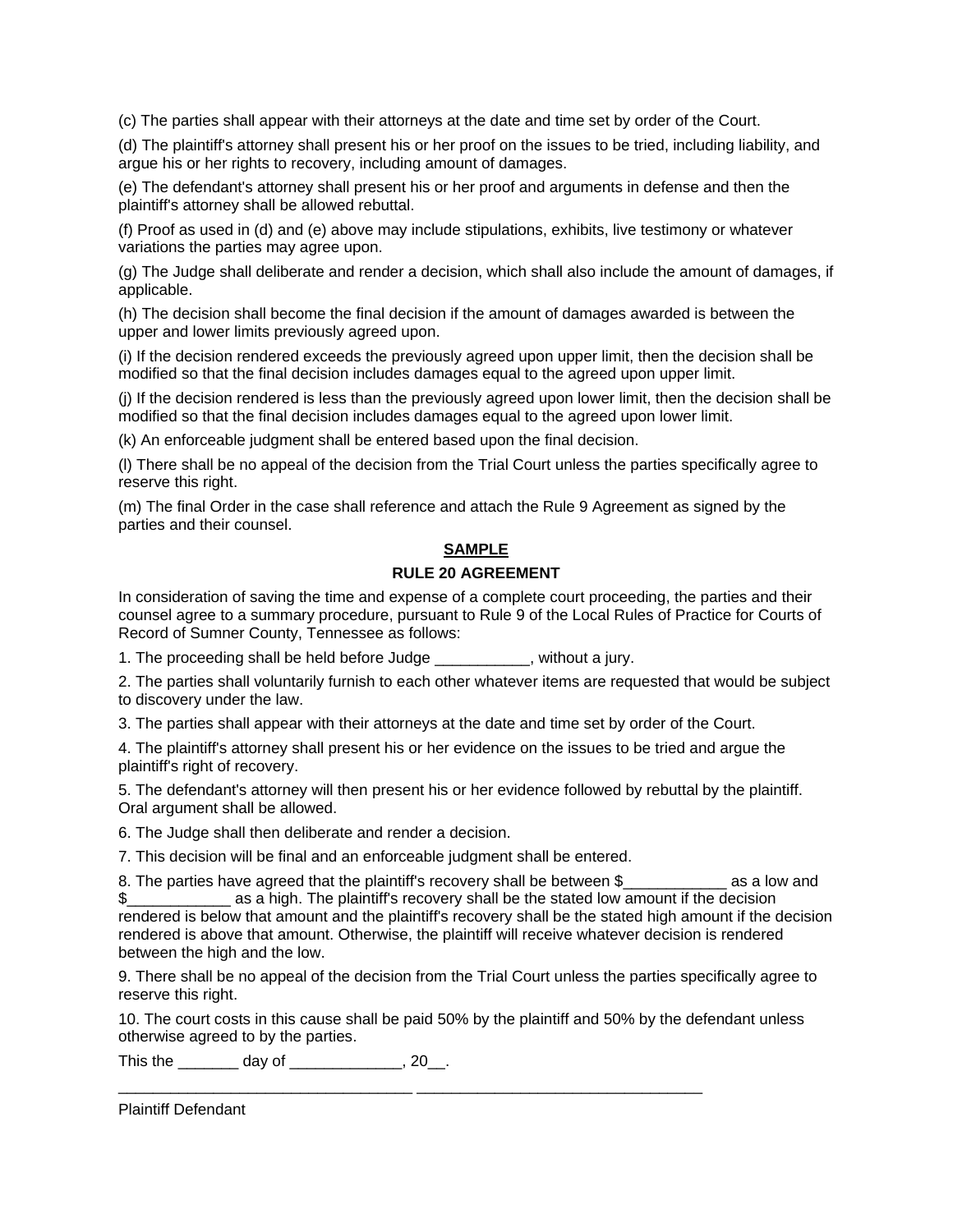Attorney for Plaintiff Attorney for Defendant

# **SAMPLE**

IN THE \_\_\_\_\_\_\_\_COURT OF SUMNER COUNTY, TENNESSEE AT GALLATIN

\_\_\_\_\_\_\_\_\_\_\_\_\_\_\_\_\_\_\_\_\_\_\_\_\_\_\_\_\_\_\_\_\_\_ \_\_\_\_\_\_\_\_\_\_\_\_\_\_\_\_\_\_\_\_\_\_\_\_\_\_\_\_\_\_\_\_\_

Plaintiff,

Case No.

\_\_\_\_\_\_\_\_\_\_\_\_\_\_\_\_\_\_\_\_\_\_\_\_\_,

\_\_\_\_\_\_\_\_\_\_\_\_\_\_\_\_\_\_\_\_\_\_\_\_,

Defendant.

### **AGREED ORDER**

In accord with Rule 9 of the Local Rules of Court and as evidenced by the parties' agreement dated the day of \_\_\_\_\_\_\_\_\_, 20\_, (Rule 9 Agreement), it appears to the satisfaction of the Court that this case shall be set for a hearing.

The parties hereby waive their right to appeal the final decision of the Trial Judge and agree to appear at the hearing ordered below with their attorneys.

|                     |  | IT IS THEREFORE ORDERED that a Rule 9 hearing will be held before Judge                              |  | at |
|---------------------|--|------------------------------------------------------------------------------------------------------|--|----|
|                     |  | on the day of the control on the day of the control on the final                                     |  |    |
| part of this Order. |  | decision will be binding and enforceable and will incorporate by reference the Rule 9 Agreement made |  |    |

ENTERED this \_\_\_\_\_ day of \_\_\_\_\_\_\_\_\_\_\_\_\_\_, 20\_\_.

\_\_\_\_\_\_\_\_\_\_\_\_\_\_\_\_\_\_\_\_\_\_\_\_\_\_\_\_\_\_\_\_\_\_\_\_

JUDGE APPROVED FOR ENTRY:

\_\_\_\_\_\_\_\_\_\_\_\_\_\_\_\_\_\_\_\_\_\_\_

\_\_\_\_\_\_\_\_\_\_\_\_\_\_\_\_\_\_\_\_\_\_\_

\_\_\_\_\_\_\_\_\_\_\_\_\_\_\_\_\_\_\_\_\_\_\_

\_\_\_\_\_\_\_\_\_\_\_\_\_\_\_\_\_\_\_\_\_\_\_

Attorney for Plaintiff

Plaintiff

Attorney for Defendant

**Defendant** 

### **RULE 10 CRIMINAL COURT**

**10.01 GRAND JURY** - The Grand Jury will meet the first full week of each month. Arraignment will be on the second Thursday following the Grand Jury report, or at such other time as the Court may direct. All newly indicted defendants must appear for arraignment on arraignment day unless their attorney files an executed written waiver of arraignment in compliance with Tennessee Rules of Criminal Procedure 43(c)(4).

**10.02 SETTLEMENT OF CASES** - At arraignment the Court will assign a settlement day approximately ninety (90) days after arraignment.

(a) All discovery is to be completed as follows: Discovery motions shall be filed within ten (10) days after arraignment, and discovery motions shall be answered within twenty-one (21) calender days from the filing of the discovery motion;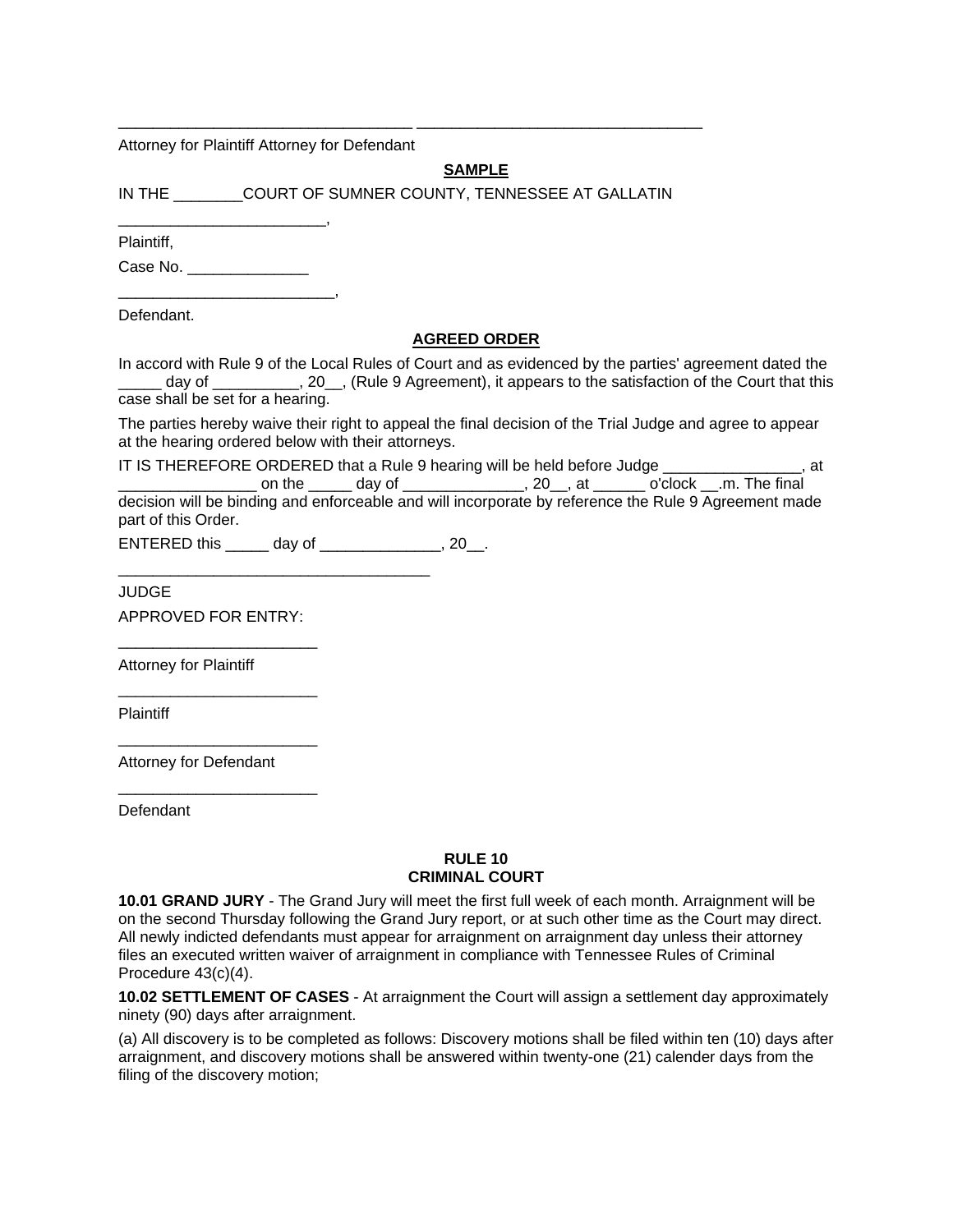(b) Applications for pre-trial diversion must be made within ten (10) days after the discovery response from the State, and the State's reply must be made within thirty (30) days thereafter. No continuances will be granted on settlement day because the Defendant wants to request pre-trial diversion or for further consideration of pre-trial diversion.

(c) All offers for settlement should be made, at the latest, sixty (60) days from the date of arraignment.

(d) The attorneys involved in each case must have talked, discussed the case and negotiated prior to settlement day. Settlement days will not be used for negotiations that should have already transpired.

(e) Settlement dates will be continued only in open court on settlement day (which had been set for 90 days) with attorneys for both sides present and for good cause shown.

**10.03 SETTING OF CASES** - If settlement is not reached, the defendant shall be assigned a trial date as expeditiously as possible. Once the settlement day has passed and the case is set for trial, the defendant must plead to the indictment or the State must nolle, dismiss, or retire all or part of the indictment. There shall be no further plea agreements unless approved by the Court, for good cause shown, at least seventy-two (72) hours prior to trial. In all felony cases, IN THE EVENT THE DEFENDANT DESIRES THE JURY SEQUESTERED, NOTIFICATION OF THIS MUST BE FILED WITH THE COURT THIRTY (30) DAYS BEFORE THE TRIAL IS SCHEDULED TO COMMENCE.

**10.04 SPECIAL INSTRUCTIONS ON JURIES** - It shall be the rule of this Court that neither the District Attorney, or any of his staff, nor the attorney for the defendant, or any of his/her staff, shall converse with the jurors regarding the outcome of any particular case until AFTER the term is concluded. Further, no expressions of gratitude, remorse, or any other emotion shall be made in the courtroom by the attorney for the defendant or the District Attorney or any of his staff following any trial. In the event the jury is to be sequestered, the deadline for filing of a settlement shall be three (3) weeks prior to the trial date. Reservations for the jury accommodations shall be made three (3) weeks prior to the trial date and therefore, no settlements, other than pleading to the indictment, will be accepted after that date.

**10.05 CONTINUANCES** - Jury or non-jury cases may not be continued by agreement and may be continued only by leave of Court. Continuances shall be granted for good cause only upon motion filed at least ten (10) days prior to trial and heard at least five (5) days before trial except in emergency situations. In the event a continuance is granted, it is the responsibility of each attorney to notify all of his witnesses. Absence of a witness shall not be grounds for a continuance unless the witness has been subpoenaed in accordance with the requirements of these rules and the Rules of Procedure.

**10.06 NON-JURY MATTERS** - Non-Jury matters, including sentence hearings, pleas, probation violation hearings, General Sessions Appeals, motions, etc. will be docketed as they are received.

**10.07 JURY INSTRUCTIONS** - Reference is made to Rule 15 under the Rules of Practice and Procedure which is adopted and incorporated herein.

**10.08 COURT FILES** - Criminal court files may not be removed from the Clerk's office.

**10.09 ORDERS AND JUDGMENTS** - All pleadings and orders are to be prepared and signed prior to submission to the Court. All orders are to be filed within five (5) days of ruling. In all cases presented on guilty pleas, the waiver of jury trial and waiver of appeal forms shall be typewritten and prepared by defense counsel. A recommended form may be secured from the Criminal Court Clerk. All judgments shall be submitted to the Criminal Court Clerk's office by the Office of the District Attorney within two (2) working days of sentencing. The defense bar shall have two (2) working days to review and sign or correct any judgment. If disagreements or discrepancies are found within the second 48 hour period which cannot be resolved by the attorneys, the defense attorney shall notify the Clerk and the case shall be brought before the Court for resolution of the discrepancy. It shall be the responsibility of the defense bar to ensure all pre-trial jail credits to which a defendant is entitled are properly reflected on the judgments.

**10.10 MOTIONS** - All discovery motions shall be filed within twelve (12) calendar days after arraignment. All discovery motions shall be fully answered within twenty-one (21) calendar days after the filing of same. All motions, other than discovery motions, including Motions in Limine and motions regarding the jury panel, must be stated with particularity, with citations, and must be filed at least seventy-two (72) hours before they are heard and must be heard no later than the Friday before the week the case is set for trial, except for good cause shown. Except for good cause shown, applications